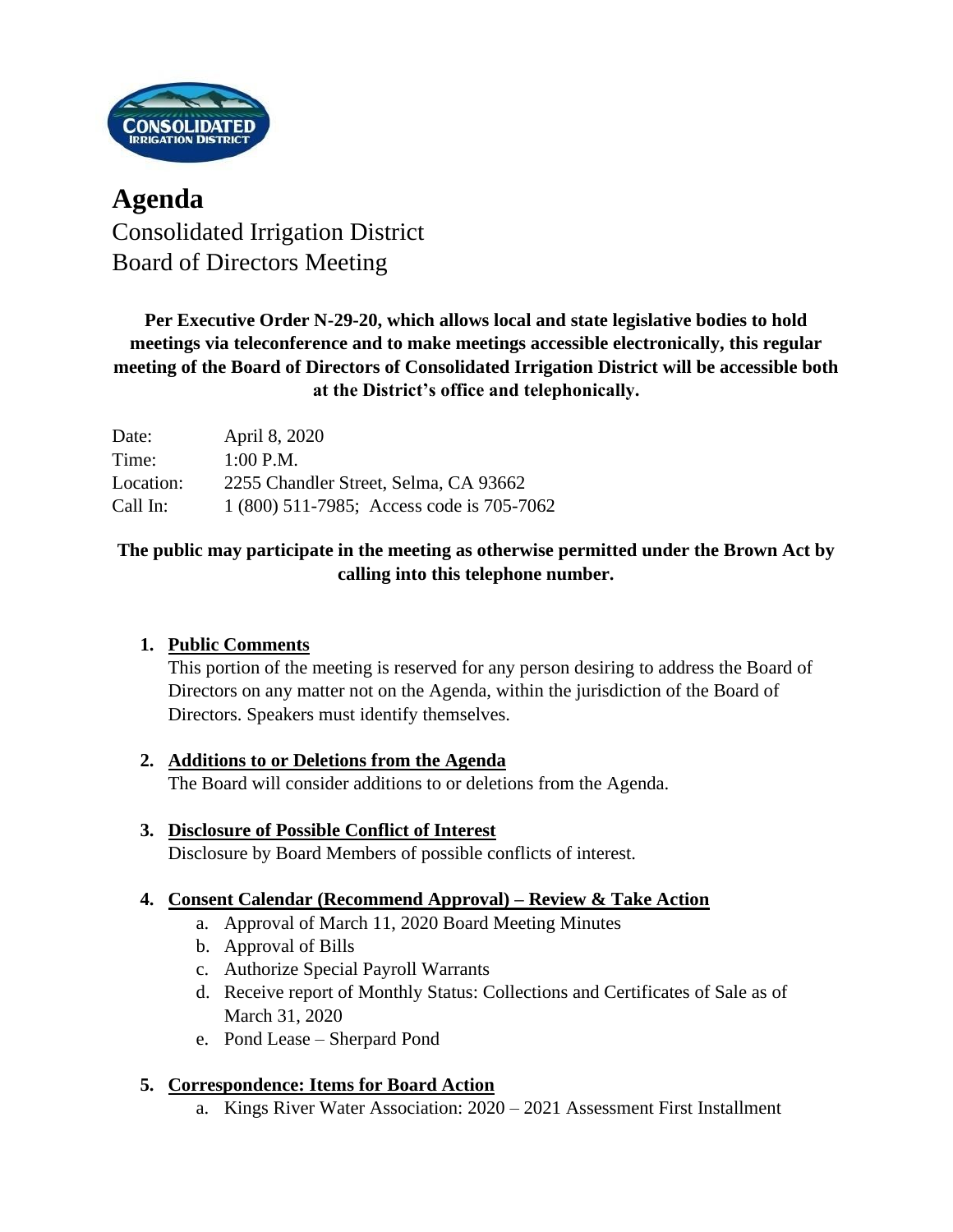- b. Update Fresno County Treasury Wire Authorization
- c. Consider setting date for Board of Equalization Meeting
- d. Consider setting rate for Board of Equalization application process

#### **6. Manager's Report, Presentation of Items for Board Action and Public Hearings**

**a. Manager's Report**

Receive monthly update.

### **b. Water Report**

Review and discuss for possible action to the current water report.

### **c. SGMA Update**

Receive update on implementation of the Sustainable Groundwater Management Act and provide directions to staff.

### **d. Report of Land Acquisition Effort**

Received update and discuss for possible action regarding land acquisition.

### **e. Projects Update**

Receive update and discuss for possible action regarding the status of current projects.

### **7. Closed Session Pursuant to Government Code Section 54957 – Public Employee Discipline/Dismissal/Release**

Closed Session Pursuance to Government Code Section 54957 related to public employee discipline, dismissal, and/or release.

### **8. Closed Session Pursuant to Government Code Section 54956.9(D)(2) – Conference with Legal Counsel**

Conference with legal counsel related to anticipated litigation pursuant to paragraph (2) of subdivision (d) of Government Code Section 54956.9: (1 case)

#### **9. Closed Session Pursuant to Government Code Section 54956.9(D)(1) – Conference with Legal Counsel**

Conference with legal counsel related to significant exposure pursuant to paragraph (2) of subdivision (d) of Government Code Section 54956.9: (1 case)

#### **10. Closed Session Pursuant to Government Code Section 54956.9(D)(1) – Conference with Legal Counsel**

Closed session pursuant to Government Code Section 54956.9 related to existing litigation:

a. Kings River Water Association, et al. v. James Verboon, et al; b. James Irrigation District v. KRWA, et al. (Fresno County Case number 19CECG00769).